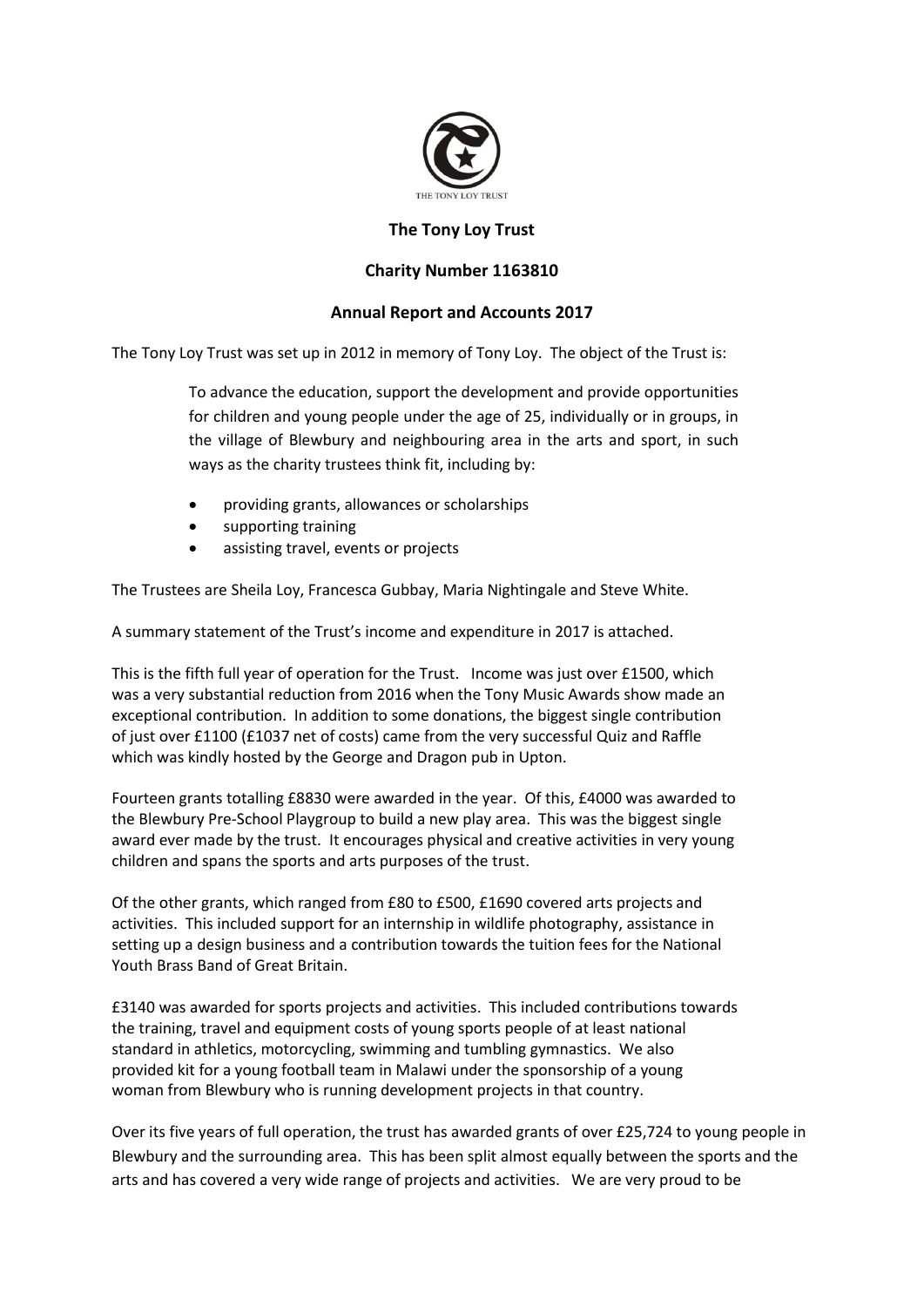supporting the development of young people, in Tony's name, and grateful for the contributions and encouragement of all our supporters.

The Trust ended the year with cash of £15,216 and remains in a strong position to continue supporting young people in the sports and the arts.

More information about the activities of the trust can be found on its website *[www.thetonyloytrust.org](http://www.thetonyloytrust.org/)* and Facebook page.

**Sheila Loy, Trustee, 4 April 2018**